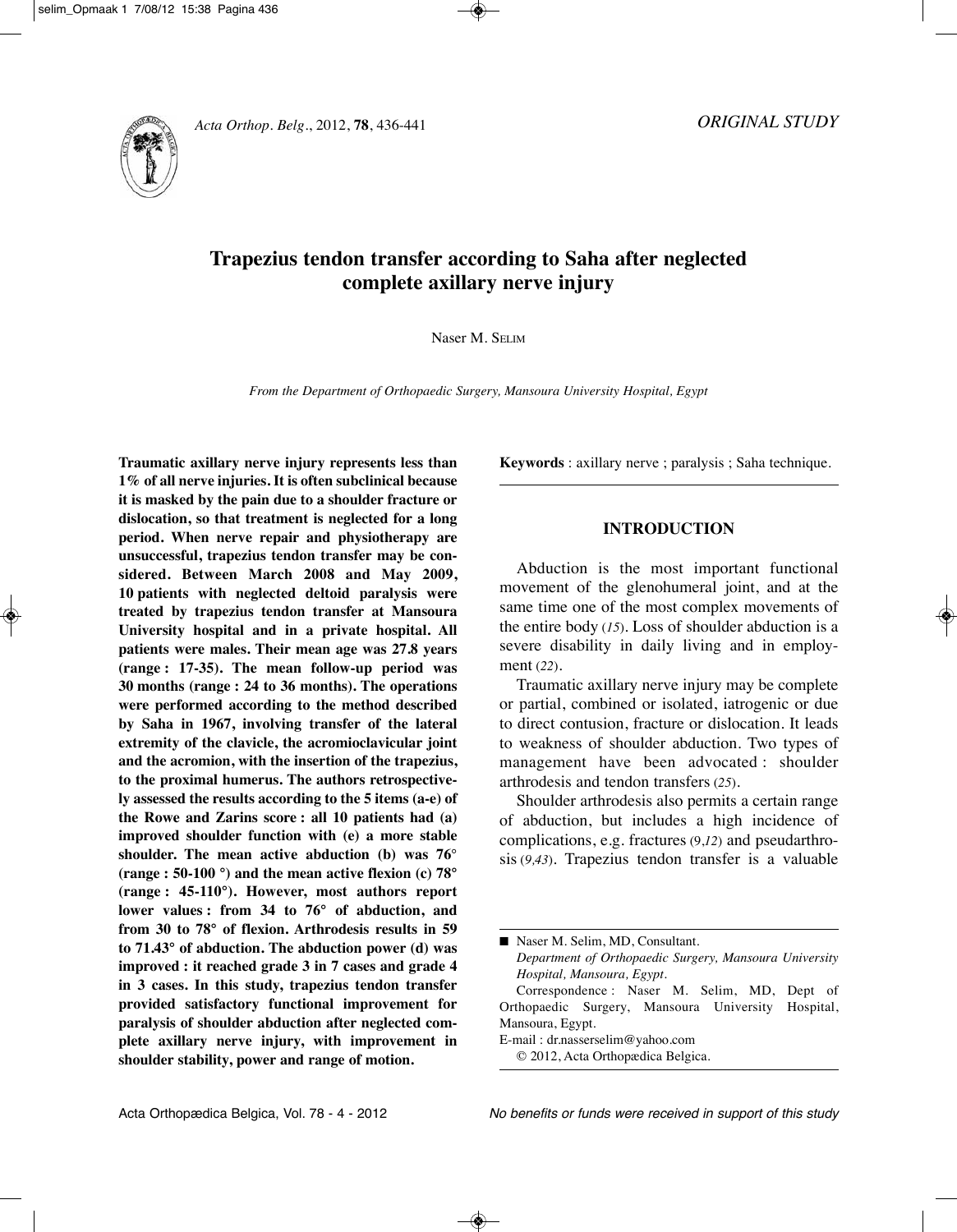alternative (*2,20,21,25,35,36,37*). it was first described by Mayer (*24*) in 1927. He used a fascia lata strip to increase the length of the trapezius tendon. Bateman (*3*) modified the Mayer technique in 1955 by transferring the trapezius tendon with the acromion and part of the spine of the scapula as far down the humeral shaft as possible. The bony insertion of the trapezius was fixed with two or three screws. Saha (*5,39*) modified Bateman's technique in 1967. He carefully mobilized the superior and middle trapezius, so that the transfer was made 5 cm longer, without endangering its nerve or blood supply. This yielded a greater lever arm. The entire insertion of the trapezius, along with the attached lateral end of the clavicle, the acromioclavicular joint, the acromion and adjacent part of the scapular spine, were anchored to the lateral aspect of the humerus distal to the tuberosities.

#### **MATERIALS AND METHODS**

Patients were included if they had a complete isolated axillary nerve injury, since one year or more. Patients were excluded if they had non-traumatic paralysis, partial nerve lesions, combined nerve lesions, paralysis less than one year, passive abduction less than 80° (one case with adhesive capsulitis needed arthroscopic release), or a weak trapezius muscle. Between March 2008 and May 2009, 10 patients with deltoid paralysis were treated by trapezius transfer according to Saha (*5,39*). All patients were males. Their average age was 27.8 years (range : 17-35). Table I yields further details. The diagnosis had been missed in most cases because of the pain due to an associated fracture. Nerve repair was not tried at this late stage, because it is known to have a poor prognosis after such a delay (*11*).

The 5 items (a-e) of the Rowe and Zarins score (*34*) were used to evaluate the pre- and postoperative condition of the patients (Table II). This score includes, among others, limb function (a) : throwing, working, overhead working, sports activities (*34*) and employment (*25*). All patients were severely disabled in daily living and in employment. All had a full passive range of movement, except one who needed arthroscopic release, after which the abduction improved to 140° and the flexion to 150°. Preoperative abduction (b) and flexion (c) are shown in table II. The abduction strength  $(d)$  was grade 1 in 7 cases and grade 2 in 3 cases. There was deltoid atrophy and loss of shoulder contour in all cases. Nine patients had a sense of subluxation (e), except the one who needed arthroscopic release. All patients had good ipsilateral elbow and hand function.

Plain radiographs showed inferior subluxation of the humeral head in all cases. An EMG was obtained in all patients.

The technique of Saha (*5,39*) was used in all cases. Saha starts from a saber-cut incision. The trapezius is exposed to 2.5 cm medial to the vertebral border of the scapula. The deltoid is reflected laterally. The clavicle is transected lateral to the conoid ligament ; the spine of the scapula is also divided. These bony elements remain fixed to the trapezius tendon. The lateral aspect of the humerus, selected for attachment of the transfer, is denuded. The point of fixation should be on the anterolateral aspect of the humerus (*25,39*) : if the acromial fragment is placed on the posterolateral area, this will produce retroversion and external rotation (*41*). Many patients have osteoporosis secondary to disuse after

| $\sqrt{\text{P}}$ atient # | Causative             | Initial                           | Initial                  | Other management                             | Cause of axillary      |
|----------------------------|-----------------------|-----------------------------------|--------------------------|----------------------------------------------|------------------------|
|                            | trauma                | diagnosis                         | management               |                                              | nerve injury           |
| 14                         | road-traffic accident | proximal humeral<br>fracture      | reduction and<br>K-wires | physiotherapy                                | fracture or iatrogenic |
| 13                         | fall on shoulder      | acromio-clavicular<br>dislocation | ORIF                     | physiotherapy                                | direct contusion       |
| 2                          | traction trauma       | rotator cuff tear?                | conservative             | physiotherapy                                | traction               |
|                            | road-traffic accident | proximal humeral<br>fracture      | conservative             | physiotherapy, arthro-<br>scopic arthrolysis | fracture or iatrogenic |

Table I. - Demography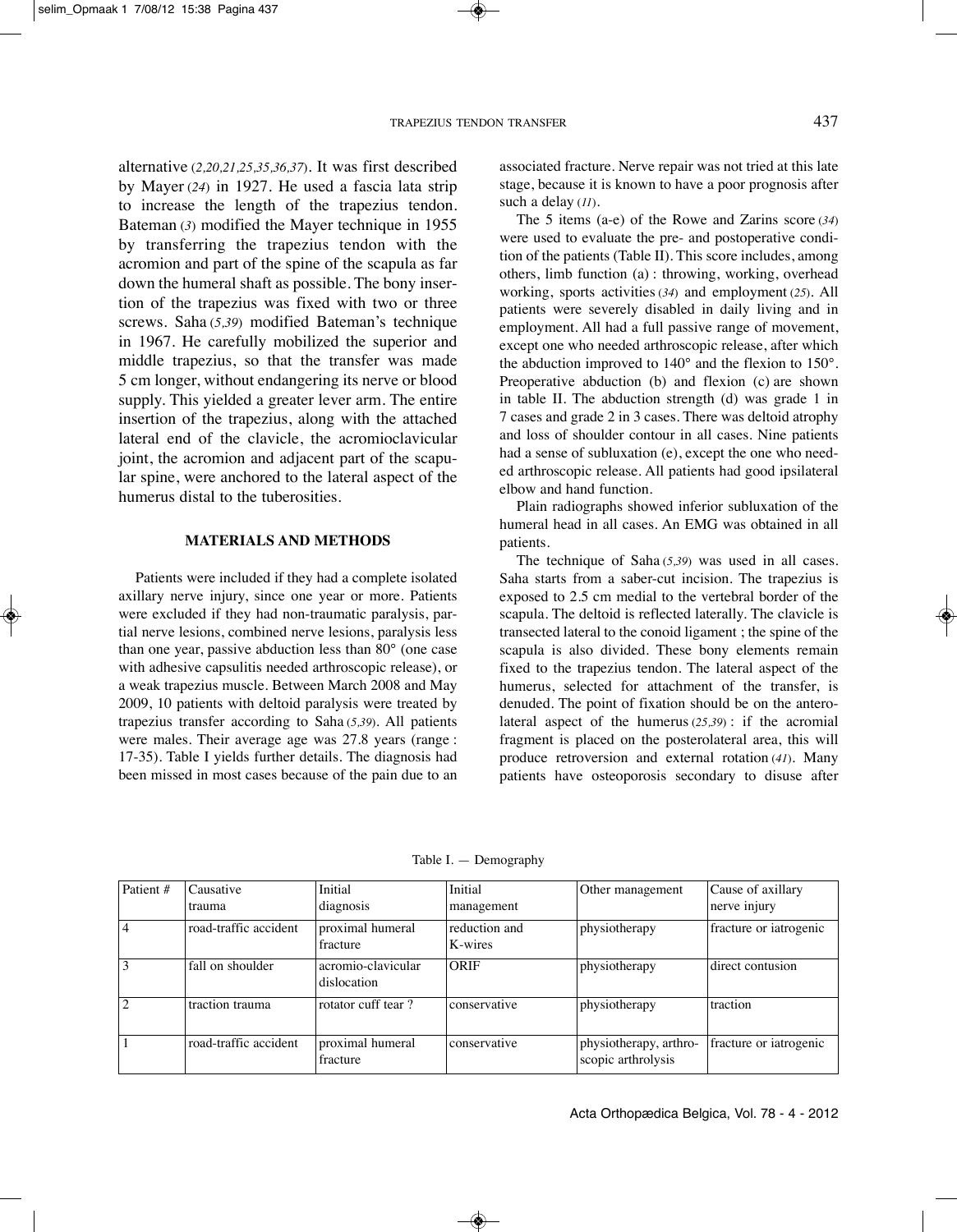## 438 N. M. SEliM

|                         | preoperatively                 | postoperatively                   |  |
|-------------------------|--------------------------------|-----------------------------------|--|
| a. limb function        | severe                         | 4 : no limitation                 |  |
|                         | disability                     | 6 : moderate limitation           |  |
| b. active abduction     | $+/-13^{\circ}$ (range, 0-30°) | $ +/-76^{\circ}$ (range, 50-100°) |  |
| c. active flexion       | $+/-18^{\circ}$ (range, 0-40°) | $ +/78^{\circ}$ (range, 45-110°)  |  |
| d. abduction strength   | grade $1:7$ patients           | grade $3:7$ patients              |  |
|                         | grade $2:3$ patients           | grade $4:3$ patients              |  |
| e. sense of subluxation | 9 patients                     | 0 patients                        |  |

Table II. — Results according to the Rowe and Zarins score

axillary nerve lesion ; this can hamper fixation of the bony fragments to the humerus. Adequate preparation of the undersurface of the acromion and the surface of the humerus is very important (*37*). Then with the shoulder in 45 to 60° of abduction the transfer is anchored to the humerus with two screws. A spica cast is applied with the shoulder abducted 45°, neutrally rotated, and flexed in the plane of the scapula. At 10 days radiographs are made to ensure that the humeral head is not dislocated inferiorly. At 6 to 8 weeks the cast is removed and active mobilization is started.

#### **RESULTS**

The results were assessed according to the Rowe and Zarins score (*34*), which is based on limb function (a), active range of motion (b,c), strength of shoulder abduction (d) and tendency to joint subluxation (e) (Table II). All variables improved. Active abduction improved from  $+/- 13^{\circ}$  (range, 0-30°) to +/- 76° (range, 50-100°).

Complications : no infection, failure of fixation, fracture, pseudarthrosis or pain were noted. All patients were satisfied, especially with the improved shoulder contour.

#### **DISCUSSION**

#### **Axillary nerve injury**

Traumatic axillary nerve injury represents less than 1% of all nerve injuries. Most axillary nerve injuries are part of a *combined* brachial plexus injury. *Isolated* axillary nerve injuries constitute only 0.3% to 6% of all brachial plexus injuries (*28*).

Injury to the axillary nerve most commonly follows closed trauma involving a traction injury to the shoulder, usually associated with dislocation or fracture. Axillary nerve injury has been reported to occur in 19 to 55% of all anterior shoulder dislocations (*7,8,14,42,44*) and in up to 58% of all proximal humeral fractures (*45*). Blunt trauma to the anterolateral aspect of the shoulder, such as the impact of a helmet on the shoulder, has also been noted to cause axillary nerve injury by direct contusion (*4,27*). The axillary nerve may be injured with most surgical procedures about the shoulder, such as arthroscopy, shoulder stabilization, or rotator cuff repair (*38*). Many of these injuries to the axillary nerve may be subclinical because the nerve injury may be masked by the pain due to a shoulder fracture or dislocation (*7*), and so their management is neglected for long periods.

### **Arthrodesis or transfer ?**

Most authors prefer arthrodesis for palliation of the posttraumatic flail shoulder (*6,12,30*,*33*). The main advantage of arthrodesis is the increase in active function (*10,20,30,31,32*), particularly for patients engaged in physical work and with almost fully preserved or restored function of the elbow and hand. Shoulder arthrodesis is an irreversible procedure, requires normal mobility of the scapulothoracic joint and inhibits the passive mobility of the joint, making some daily activities like dressing (*12*) or putting the hand into the pocket (*16*) difficult. Arthrodesis permits a certain range of abduction,  $+/- 59^\circ$  according to Atlan *et al* (*1*),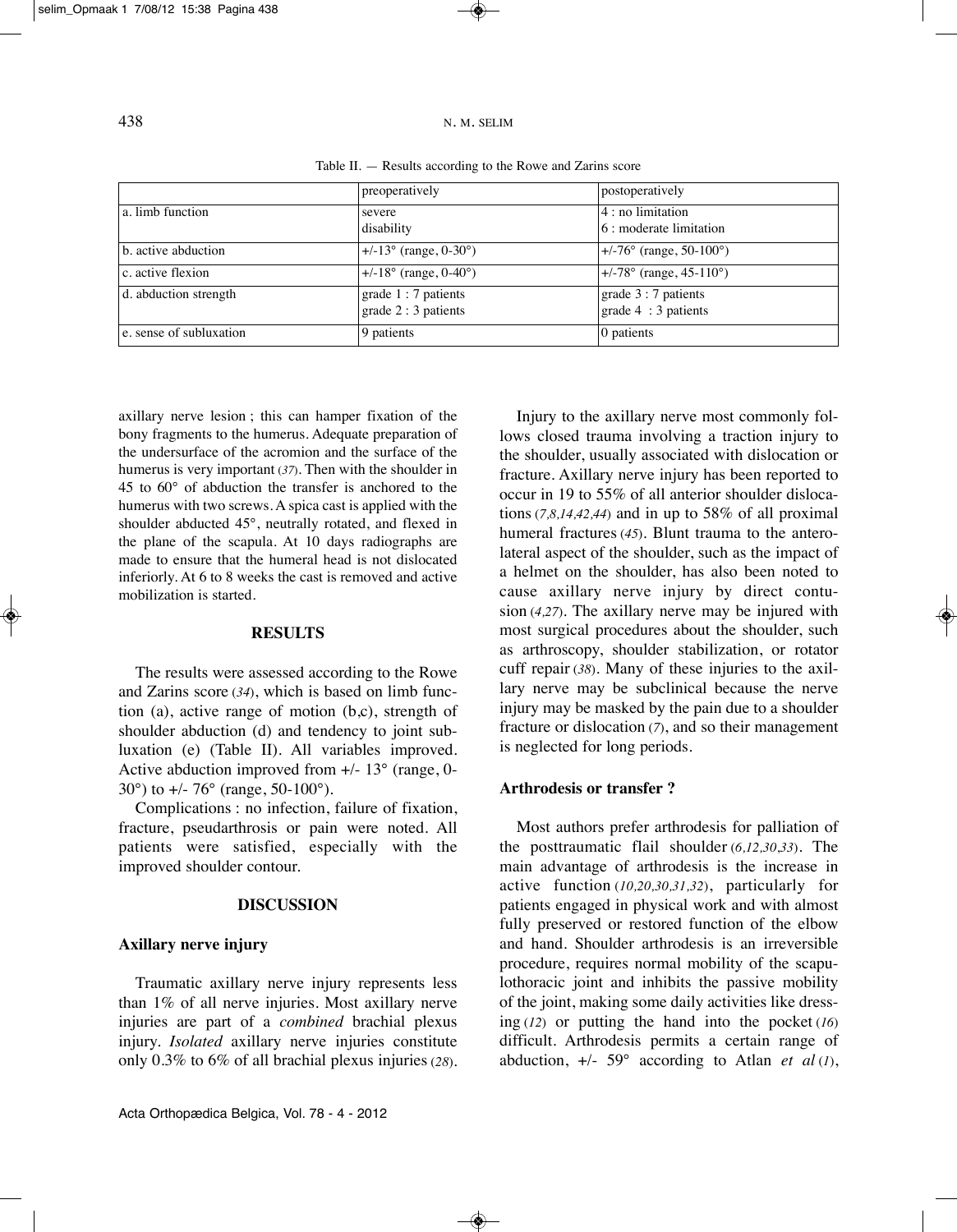| Author                 | Aziz                                          | Mir-Bullo                       | Rühmann                     | Rühmann                    | Rühmann                         | Kotwal          |
|------------------------|-----------------------------------------------|---------------------------------|-----------------------------|----------------------------|---------------------------------|-----------------|
| Year of<br>publication | 1990                                          | 1998                            | 1998                        | 1999                       | 2005                            | 1998            |
| Number of<br>patients  | 27                                            | 6                               | 31                          | 54                         | 80                              | 8               |
| Injury                 | brachial plexus                               | brachial plexus                 | $deloid$ &<br>supraspinatus | deltoid &<br>supraspinatus | brachial plexus                 | brachial plexus |
| Preop. abduction       | $3.5^{\circ}$                                 | $13^{\circ}$ (0-30 $^{\circ}$ ) | $7.3^{\circ}(0.45^{\circ})$ |                            | $6^{\circ}$ (0-45 $^{\circ}$ )  |                 |
| Postop.<br>abduction   | 45.4 $\degree$ (20 $\degree$ -120 $\degree$ ) | $76^{\circ}$ (50-100°)          | $39^{\circ}(25-80^{\circ})$ | $37.1^{\circ}$ (5-80°)     | $34^{\circ}$ (5-90°)            | $60^\circ$      |
| Preop. flexion         | $0-120^\circ$                                 | $18^{\circ}$ (0-40 $^{\circ}$ ) | $20^{\circ}$ (0-85°)        |                            | $12^{\circ}$ (0-85 $^{\circ}$ ) |                 |
| Postop. flexion        | $35.2^{\circ}$ (0-120°)                       | 78 $(45-110^{\circ})$           | $44^{\circ}(20-90^{\circ})$ | $36.2^{\circ}$ (10-90°)    | $30^{\circ}$ (5-90°)            |                 |

Table III. — Results obtained with Saha transfer for deltoid paralysis

and +/- 71.43° according to Richards *et al* (*31*). However, these values compare favourably with those obtained with trapezius transfer (Table III). Arthrodesis leads to a high percentage of complications (20%), such as fractures (*9,12*) and pseudarthroses (*16,43*). Also pain is common after arthrodesis (*18,31*). Many patients are dissatisfied (*9,12*), and some feel even worse than before surgery (*18*). Revision is often necessary : in 35.2% of the cases, because of persistent shoulder pain, pseudarthrosis or malposition (*12*).

Therefore, some authors consider that tendon transfers are better than shoulder arthrodesis (*17,23*). For instance, Aziz, Singer and Wolff (*2*) stress that trapezius tendon transfer is a simple procedure with minimal blood loss, which provides functional improvement and usually elimination of pain. Moreover, it is compatible with later return of some function in other shoulder girdle muscles, while arthrodesis is irreversible and immune to any late return of brachial plexus function. Also Kotwal *et al* (*22*) claim that trapezius transfer can provide satisfactory functional improvement and that it is a better procedure than arthrodesis for paralysis of shoulder abduction caused by poliomyelitis or injury to the brachial plexus. Trapezius transfer is certainly better in terms of passive movement. Importantly, failure after tendon transfer may still be salvaged by shoulder arthrodesis (*37*).

#### **Combined or single transfer ?**

Reports on the functional outcome after trapezius tendon transfer and other transfers vary considerably. Saha (*5,39*) recommends careful assessment of all muscles about the joint. If the steering muscles (subscapularis, supraspinatus, infraspinatus) are also paralyzed, he proposes specific transfers to replace them. When suitable transfers are not available, the insertion of the trapezius can be anchored more anteriorly or posteriorly on the humerus to restore internal or external rotation.

### **Which single transfer ?**

Itoh *et al* (19) reported on latissimus dorsi transfer to replace the anterior deltoid, and obtained a mean postoperative flexion of 116°. However, the abduction obtained with the latissimus dorsi transfer was much less  $(+/-37^{\circ})$ , and the surgical technique appears more difficult, with a substantial danger of injury to the vascular bundle of the muscle and necrosis of the muscle (*26*). Mir-Bullo *et al* (*25*) think that trapezius tendon transfer, in spite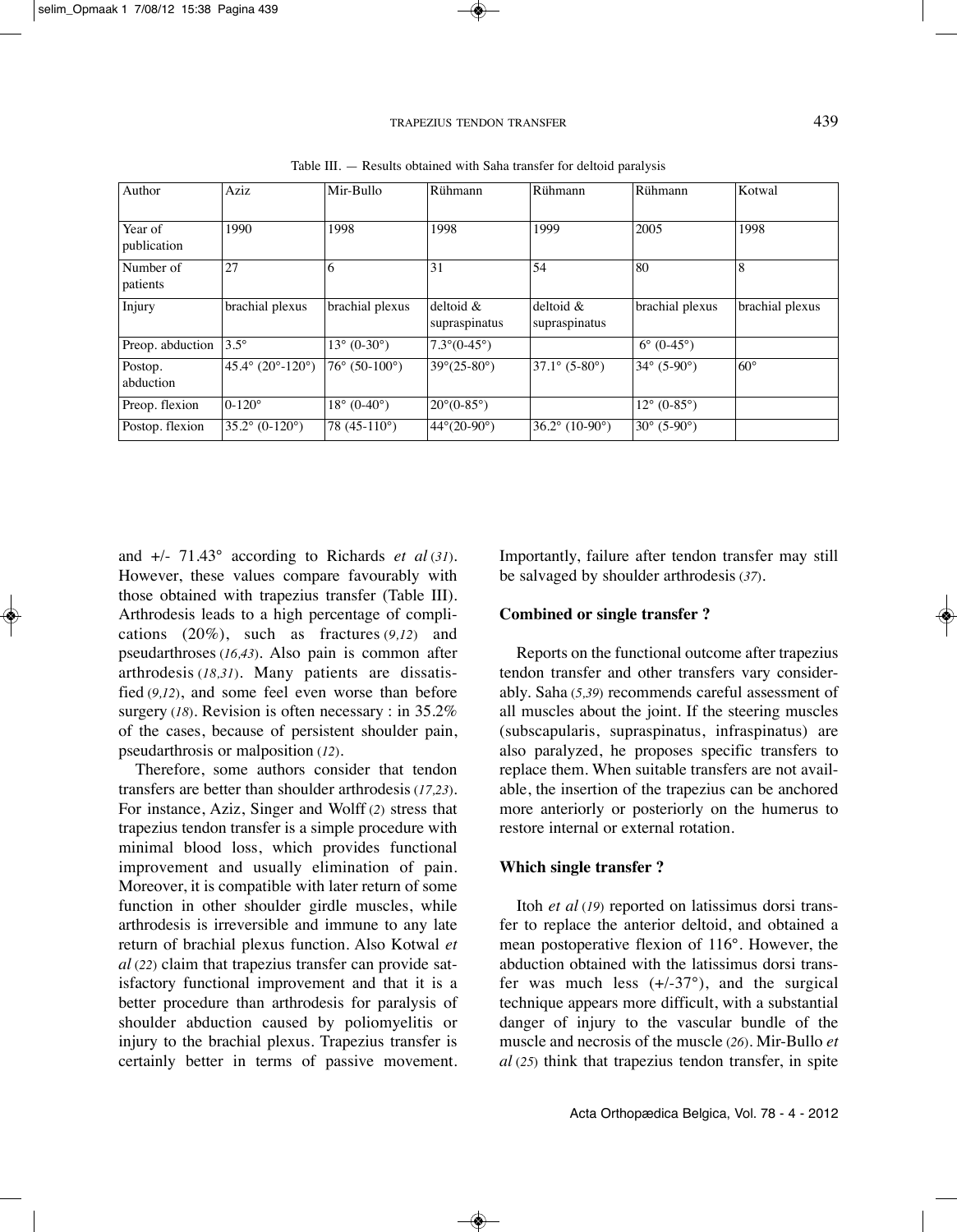of the shorter lever arm, is better than latissimus dorsi transfer, because the trapezius acts in the scapular plane.

#### **REFERENCES**

- **1. Atlan F, Durand S, Fox M** *et al.* Functional outcome of glenohumeral fusion in brachial plexus palsy : a report of 54 cases. *J Hand Surg Am* 2012 ; 37 : 683-688.
- **2. Aziz W, Singer RM, Wolff TW.** Transfer of the trapezius for flail shoulder after brachial plexus injury. *J Bone Joint Surg* 1990 ; 72-B : 701-704.
- **3. Bateman JC.** *The Shoulder and Environs*, CV Mosby, St louis, 1955.
- **4. Bateman JE.** Nerve injuries about the shoulder in sports. *J Bone Joint Surg* 1967 ; 49-A : 785-792.
- **5. Beaty JH.** Paralytic disorders. in : *Campbell's Operative Orthopaedics* , Ed AH Crenshaw, Mosby, Philadelphia 1992, pp 2424-2425.
- **6. Beltran JE, Trilla JC, Barjau R.** A simplified compression arthrodesis of the shoulder. *J Bone Joint Surg* 1975 ; 57-A : 538-541.
- **7. Blom S, Dahlbäck LO.** Nerve injuries in dislocations of the shoulder joint and fractures of the neck of the humerus. A clinical and electromyographic study. *Acta Chir Scand* 1970 ; 136 : 461-466.
- **8. Bumbasirevic M, Lesic A, Vidakovic A, Sudic V.** [Nerve lesions after acute anterior dislocation of the humeroscapular joint – electrodiagnostic study.] (in Croatian). *Med Pregl* 1993 ; 46 : 191-193.
- **9. Chammas M, Meyer zu Reckendorf G, Allieu Y.** Arthrodesis of the shoulder for post-traumatic palsy of the brachial plexus. Analysis of a series of 18 cases. *Rev Chir Orthop* 1996 ; 82 : 386-395.
- **10. Chuinard RG, Kinnard WH.** Shoulder fusion in treatment of C5/6 brachial plexus palsy : case report. *Orthopedics* 1980 ; 3 : 901-903.
- **11. Coene LN, Narakas AO.** Operative management of lesions of the axillary nerve, isolated or combined with other nerve lesions. *Clin Neurol Neurosurg* 1992 ; 94 (suppl) : S64-S66.
- **12. Cofield RH, Briggs BT.** Glenohumeral arthrodesis. Operative and long-term functional results. *J Bone Joint Surg* 1979 ; 61-A : 668-677.
- **13. Comtet JJ, Herzberg G, Naasan IA.** Biomechanical basis of transfers for shoulder paralysis. *Hand Clin* 1989 ; 5 : 1- 14.
- **14. de Laat EA, Visser CP, Coene LN, Pahlplatz PV, Tavy DL.** Nerve lesions in primary shoulder dislocations and humeral neck fractures. A prospective clinical and EMG study. *J Bone Joint Surg* 1994 ; 76-B : 381-383.
- **15. Doody SG, Freedman L, Waterland JC.** Shoulder movements during abduction in the scapular plane. *Arch Phys Med Rehabil* 1970 ; 51 : 595-604.
- **16. Ducloyer P, Nizard R, Sedel L, Witvoët W.** Arthrodesis of the shoulder in paralysis of the brachial plexus. A propos of 2 cases*. Rev Chir Orthop* 1991 ; 77 : 396-405.
- **17. Harmon PH.** Surgical reconstruction of the paralytic shoulder by multiple muscle transplantations. *J Bone Joint Surg* 1950 ; 32-A : 583-595.
- **18. Hawkins RJ, Neer II CS.** A functional analysis of shoulder fusions. *Clin Orthop* 1987 ; 223 : 65-76.
- **19. Itoh Y, Sasaki T, Ishiguro T** *et al.* Transfer of latissimus dorsi to replace a paralysed anterior deltoid. A new technique using an inverted pedicled graft. *J Bone Joint Surg* 1987 ; 69-B : 647-651.
- **20. Jäger M, Wirth CJ.** [Shoulder arthrodesis and muscle transplantation for the functional improvement of upperplexus lesions.] (in German). *Aktuelle Probl Chir Orthop* 1977 ; 1 : 80-83.
- **21. Karev A.** Trapezius transfer for paralysis of the deltoid. *J Hand Surg* 1986 ; 11-B : 81-83.
- **22. Kotwal PP, Mittal R, Malhotra R.** Trapezius transfer for deltoid paralysis*. J Bone Joint Surg* 1998 ; 80-B : 114-116.
- **23. Makin M**. Early arthrodesis for a flail shoulder in young children. *J Bone Joint Surg* 1977 ; 59-A : 317-321.
- **24. Mayer L.** Transplantation of the trapezius for paralysis of the abductors of the arm. *J Bone Joint Surg* 1927 ; 9 : 412- 420.
- **25. Mir-Bullo X, Hinarejos P, Mir-Batlle P** *et al.* Trapezius transfer for shoulder paralysis. 6 patients with brachial plexus injuries followed for 1 year. *Acta Orthop Scand* 1998 ; 69 : 69-72.
- **26. Narakas AO.** Muscle transpositions in the shoulder and upper arm for sequelae of brachial plexus palsy. *Clin Neurol Neurosurg* 1993 ; 95 Suppl : S89-S91.
- **27. Perlmutter GS, Apruzzese W.** Axillary nerve injuries in contact sports : recommendations for treatment and rehabilitation. *Sports Med* 1998 ; 26 : 351-361.
- **28. Petrucci FS, Morelli A, Raimondi PL.** Axillary nerve injuries--21 cases treated by nerve graft and neurolysis. *J Hand Surg Am* 1982 ; 7 : 271-278.
- **29. Rengachary SS, Burr D, Lucas S, Brackett CE.** Suprascapular entrapment neuropathy : a clinical, anatomical and comparative study. Part 3 : comparative study. *Neurosurgery* 1979 ; 5 : 452-455.
- **30. Richards RR, Sherman RM, Hudson AR, Waddell JP.** Shoulder arthrodesis using a pelvic-reconstruction plate. A report of eleven cases. *J Bone Joint Surg* 1988 ; 70-A : 416-421.
- **31. Richards RR, Waddell JP, Hudson AR.** Shoulder arthrodesis for the treatment of brachial plexus palsy. *Clin Orthop Relat Res* 1985 ; 198 : 250-258.
- **32. Rouholamin E, Wootton JR, Jamieson AM.** Arthrodesis of the shoulder following brachial plexus injury. *Injury* 1991 ; 22 : 271-274.
- **33. Rowe CR.** Re-evaluation of the position of the arm in arthrodesis of the shoulder in the adult. *J Bone Joint Surg* 1974 ; 56-A : 913-922.